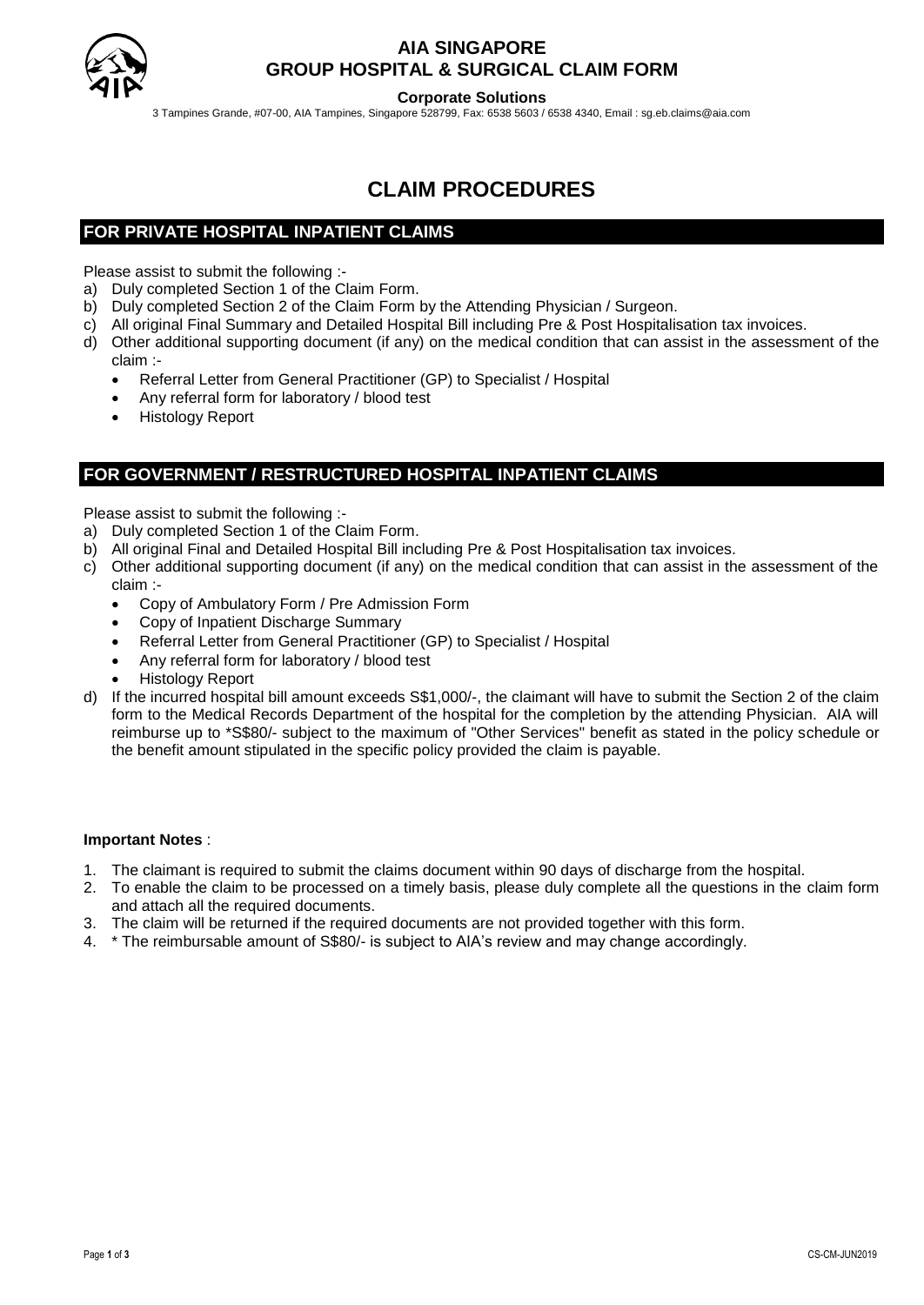

## **AIA SINGAPORE GROUP HOSPITAL & SURGICAL CLAIM FORM**

**Corporate Solutions**

3 Tampines Grande, #07-00, AIA Tampines, Singapore 528799, Fax: 6538 5603 / 6538 4340, Email : sg.eb.claims@aia.com

#### **Section 1 : Claimant's Statement**

|                                                                                                                                                                                                                                                                                                                                                                                          |                                                                                                                                                                        |                          | Part A : To be completed by Employee & Dependant (if is a dependant's claim)                                                                                                                                                                                                                                                                                                                                                                                                                                                                                                                                                                                                      |                              |                                                   |                                              |  |  |                                      |                     |                 |  |  |                                        |                                        |  |  |  |
|------------------------------------------------------------------------------------------------------------------------------------------------------------------------------------------------------------------------------------------------------------------------------------------------------------------------------------------------------------------------------------------|------------------------------------------------------------------------------------------------------------------------------------------------------------------------|--------------------------|-----------------------------------------------------------------------------------------------------------------------------------------------------------------------------------------------------------------------------------------------------------------------------------------------------------------------------------------------------------------------------------------------------------------------------------------------------------------------------------------------------------------------------------------------------------------------------------------------------------------------------------------------------------------------------------|------------------------------|---------------------------------------------------|----------------------------------------------|--|--|--------------------------------------|---------------------|-----------------|--|--|----------------------------------------|----------------------------------------|--|--|--|
|                                                                                                                                                                                                                                                                                                                                                                                          | Company Name (Policyholder):                                                                                                                                           |                          |                                                                                                                                                                                                                                                                                                                                                                                                                                                                                                                                                                                                                                                                                   |                              |                                                   |                                              |  |  |                                      |                     |                 |  |  |                                        | Policy No:                             |  |  |  |
| 1) Name of Employee                                                                                                                                                                                                                                                                                                                                                                      |                                                                                                                                                                        |                          |                                                                                                                                                                                                                                                                                                                                                                                                                                                                                                                                                                                                                                                                                   |                              |                                                   |                                              |  |  |                                      | NRIC / Passport No. |                 |  |  |                                        | Date of Birth (DD/MM/YY)               |  |  |  |
|                                                                                                                                                                                                                                                                                                                                                                                          | Occupation<br>Date of Employment<br>(DD/MM/YY)                                                                                                                         |                          |                                                                                                                                                                                                                                                                                                                                                                                                                                                                                                                                                                                                                                                                                   |                              | Employee ID / No.                                 |                                              |  |  | Plan Type                            |                     |                 |  |  | Gender<br>Male    <br>Female $\square$ |                                        |  |  |  |
| Contact No.                                                                                                                                                                                                                                                                                                                                                                              |                                                                                                                                                                        |                          |                                                                                                                                                                                                                                                                                                                                                                                                                                                                                                                                                                                                                                                                                   |                              |                                                   | <b>Email Address</b>                         |  |  |                                      |                     |                 |  |  |                                        |                                        |  |  |  |
| 2) Name of Patient (if patient is dependant)                                                                                                                                                                                                                                                                                                                                             |                                                                                                                                                                        |                          |                                                                                                                                                                                                                                                                                                                                                                                                                                                                                                                                                                                                                                                                                   |                              |                                                   |                                              |  |  |                                      | NRIC / Passport No. |                 |  |  |                                        | Date of Birth (DD/MM/YY)               |  |  |  |
| Occupation                                                                                                                                                                                                                                                                                                                                                                               |                                                                                                                                                                        |                          |                                                                                                                                                                                                                                                                                                                                                                                                                                                                                                                                                                                                                                                                                   |                              |                                                   | Relationship to Employee<br>Spouse $\square$ |  |  |                                      | Child $\square$     |                 |  |  |                                        | Gender<br>Male $\Box$<br>Female $\Box$ |  |  |  |
|                                                                                                                                                                                                                                                                                                                                                                                          |                                                                                                                                                                        |                          | Part B: Details of Illness / Accident                                                                                                                                                                                                                                                                                                                                                                                                                                                                                                                                                                                                                                             |                              |                                                   |                                              |  |  |                                      |                     |                 |  |  |                                        |                                        |  |  |  |
|                                                                                                                                                                                                                                                                                                                                                                                          | 1) Nature of Illness / Final Diagnosis                                                                                                                                 |                          |                                                                                                                                                                                                                                                                                                                                                                                                                                                                                                                                                                                                                                                                                   |                              |                                                   | <b>Symptoms Experienced</b>                  |  |  |                                      |                     |                 |  |  | Date Symptoms First Started (DD/MM/YY) |                                        |  |  |  |
|                                                                                                                                                                                                                                                                                                                                                                                          | Date First Treated<br>(DD/MM/YY)                                                                                                                                       |                          | Date of Admission (DD/MM/YY)                                                                                                                                                                                                                                                                                                                                                                                                                                                                                                                                                                                                                                                      | Date of Discharge (DD/MM/YY) |                                                   |                                              |  |  | Nature of Treatment / Operation Done |                     |                 |  |  |                                        |                                        |  |  |  |
| 2) Accident : Date (DD/MM/YY) & Time (HH/MM)                                                                                                                                                                                                                                                                                                                                             |                                                                                                                                                                        |                          |                                                                                                                                                                                                                                                                                                                                                                                                                                                                                                                                                                                                                                                                                   |                              | Describe How Accident Happened & Nature of Injury |                                              |  |  |                                      |                     |                 |  |  |                                        |                                        |  |  |  |
| 3) Are you claiming from other insurers? Yes $\Box$<br>No <sub>1</sub>                                                                                                                                                                                                                                                                                                                   |                                                                                                                                                                        |                          |                                                                                                                                                                                                                                                                                                                                                                                                                                                                                                                                                                                                                                                                                   |                              | If yes, insurer's name:                           |                                              |  |  | Policy No.                           |                     |                 |  |  |                                        |                                        |  |  |  |
| $\Box$                                                                                                                                                                                                                                                                                                                                                                                   | <b>Bank Name</b>                                                                                                                                                       |                          | Part C : Claims Payment Details (If is via GIRO, the bank details provided herein has to be Employee's bank account)<br><b>Branch Code</b>                                                                                                                                                                                                                                                                                                                                                                                                                                                                                                                                        |                              |                                                   | Bank A/C                                     |  |  |                                      |                     |                 |  |  |                                        |                                        |  |  |  |
| □                                                                                                                                                                                                                                                                                                                                                                                        | Cheque:                                                                                                                                                                | Employer<br>$\mathsf{L}$ | Ш                                                                                                                                                                                                                                                                                                                                                                                                                                                                                                                                                                                                                                                                                 | Employee                     |                                                   | No.<br>Name :                                |  |  |                                      |                     |                 |  |  |                                        |                                        |  |  |  |
|                                                                                                                                                                                                                                                                                                                                                                                          |                                                                                                                                                                        |                          |                                                                                                                                                                                                                                                                                                                                                                                                                                                                                                                                                                                                                                                                                   |                              |                                                   |                                              |  |  |                                      |                     |                 |  |  |                                        |                                        |  |  |  |
|                                                                                                                                                                                                                                                                                                                                                                                          | <b>Part D: Declaration and Authorisation</b><br>(This part must be signed by the patient or patient's parent / legal guardian if the patient is below 21 years of age) |                          |                                                                                                                                                                                                                                                                                                                                                                                                                                                                                                                                                                                                                                                                                   |                              |                                                   |                                              |  |  |                                      |                     |                 |  |  |                                        |                                        |  |  |  |
| a) I/We hereby authorize, agree and consent to AIA Singapore to request from any hospital, physician, person or organization, all information<br>with respect to any illness, injury, medical history, and copies of all hospital or medical records concerning myself at any time and authorize the<br>prior mentioned organizations to disclose all such information to AIA Singapore. |                                                                                                                                                                        |                          |                                                                                                                                                                                                                                                                                                                                                                                                                                                                                                                                                                                                                                                                                   |                              |                                                   |                                              |  |  |                                      |                     |                 |  |  |                                        |                                        |  |  |  |
| b)                                                                                                                                                                                                                                                                                                                                                                                       |                                                                                                                                                                        |                          | I/We consent to AIA Singapore, its associated persons/organisations, third party service providers and representatives, whether within or<br>outside Singapore (collectively " <b>AIA Persons</b> ") to collect, use, disclose, store, retain and/or process (collectively, " <b>Use</b> ") all personal data and<br>information ("Personal Data") provided to AIA Persons or that they possess about me/us, in the manner and for the purposes described in the<br>AIA Personal Data Policy ("PD Policy") which is available on AIA Singapore's website.                                                                                                                         |                              |                                                   |                                              |  |  |                                      |                     |                 |  |  |                                        |                                        |  |  |  |
|                                                                                                                                                                                                                                                                                                                                                                                          |                                                                                                                                                                        |                          | I/We agree to accept the provisions in the PD Policy as amended from time to time. Where Personal Data of another person is disclosed by<br>me/us, I/we confirm that I/we have obtained the consent of the individual concerned, except to the extent such consent is not required under<br>relevant laws to collect, use and/or disclose such Personal Data. I/We waive (on my/our own behalf and on behalf of each such other person)<br>any right to claim against any of the AIA Persons for any Use in the nature of or for the purposes described above or in the PD Policy. I/We will<br>indemnify AIA Persons for all losses and damages if I/we breach these provisions. |                              |                                                   |                                              |  |  |                                      |                     |                 |  |  |                                        |                                        |  |  |  |
|                                                                                                                                                                                                                                                                                                                                                                                          |                                                                                                                                                                        |                          | c) This consent shall bind my/our successors and assignees, and remains valid, notwithstanding death, irrespective of whether or not our<br>Application/form is accepted by AIA Singapore. A photocopy of this consent shall be valid and effective as the original.                                                                                                                                                                                                                                                                                                                                                                                                              |                              |                                                   |                                              |  |  |                                      |                     |                 |  |  |                                        |                                        |  |  |  |
| Signature of Employee                                                                                                                                                                                                                                                                                                                                                                    |                                                                                                                                                                        |                          |                                                                                                                                                                                                                                                                                                                                                                                                                                                                                                                                                                                                                                                                                   |                              | Signature of Patient (if is a dependant)          |                                              |  |  |                                      |                     | Date (DD/MM/YY) |  |  |                                        |                                        |  |  |  |
|                                                                                                                                                                                                                                                                                                                                                                                          |                                                                                                                                                                        |                          | Part E : To Be Completed by Employer                                                                                                                                                                                                                                                                                                                                                                                                                                                                                                                                                                                                                                              |                              |                                                   |                                              |  |  |                                      |                     |                 |  |  |                                        |                                        |  |  |  |
|                                                                                                                                                                                                                                                                                                                                                                                          |                                                                                                                                                                        |                          |                                                                                                                                                                                                                                                                                                                                                                                                                                                                                                                                                                                                                                                                                   |                              |                                                   |                                              |  |  |                                      |                     |                 |  |  |                                        |                                        |  |  |  |
| Signature of Employer                                                                                                                                                                                                                                                                                                                                                                    |                                                                                                                                                                        |                          |                                                                                                                                                                                                                                                                                                                                                                                                                                                                                                                                                                                                                                                                                   |                              | Company's Name & Stamp                            |                                              |  |  |                                      | Date (DD/MM/YY)     |                 |  |  |                                        |                                        |  |  |  |
|                                                                                                                                                                                                                                                                                                                                                                                          |                                                                                                                                                                        |                          |                                                                                                                                                                                                                                                                                                                                                                                                                                                                                                                                                                                                                                                                                   |                              |                                                   |                                              |  |  |                                      |                     |                 |  |  |                                        |                                        |  |  |  |